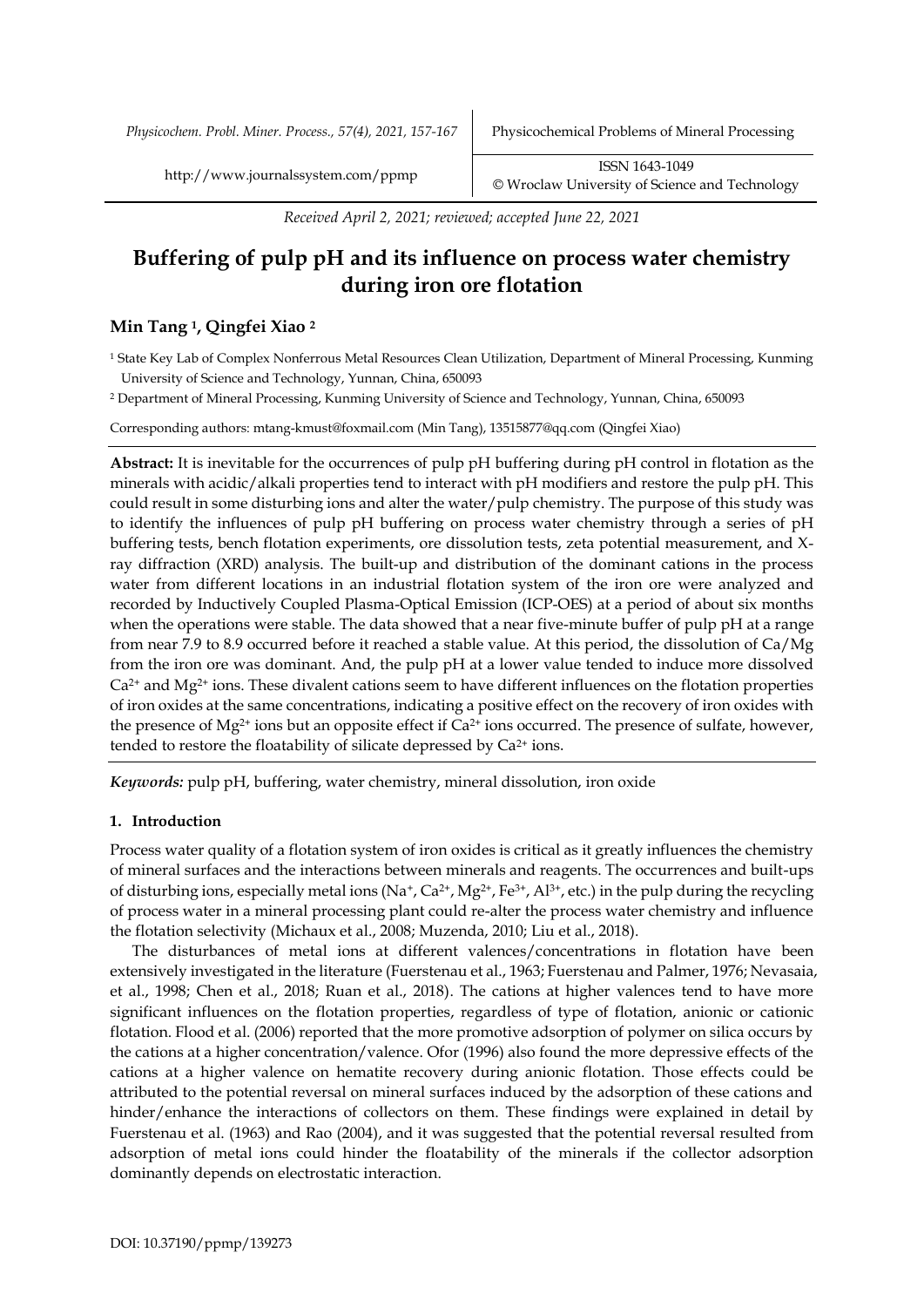Mineral dissolution as one of the main sources for the occurrence of these disturbing ions in process water has also been explored (Abeidu and Kholeif, 1976; Chou et al., 1989; Parapari et al., 2017), and it was revealed that the dissolution rates of these ions were probably affected by the water/pulp chemistry, especially pulp pH. Chou et al. (1989) stated that the dissolution rates of calcite, aragonite, witherite, magnesite, and dolomite were pH-dependent. Zhu et al. (2011) also found that  $Fe^{2+}/Fe^{3+}$ , Ti<sup>4+</sup>, Ca2+, and Mg2+ ions dissolved from ilmenite and titanaugite at a pH of 5.8 by using sulfuric acid. Similar investigations have been done by Abeidu and Kholeif (1976), and Parapari et al. (2017), indicating that Fe<sup>2+</sup>/Fe<sup>3+</sup> or Ti<sup>4+</sup> ions dissolved from ilmenite treated by sulfuric acid at a pH range of 6.0-6.3.

The control of pulp pH, however, is a complex and non-instantaneous process due to the alkali or acidic properties of minerals themselves. Most of the researches about pH buffering has focused on the areas of soils or fine rock minerals such as clay, silicate, or carbonate minerals. Breemen and Wielemaker (1974) found that silicate minerals, carbonates, and gibbsite presented strong buffering upon the addition of strong acid under slightly alkaline to slightly acid conditions. Jeon and Nam (2019) evaluated the pH buffering capacity of kaolinite and montmorillonite, indicating that the addition of acid can decrease the basal site density of these minerals by dissolving substituted octahedral cations. The observations by Lacroix et al. (2014) also showed the differences in the buffering potentials of typical silicate minerals.

The above literature has revealed a lot about the buffering capacity and its application of soils or rock minerals but little about the dissolved ions resulted from the buffering and their effects on water chemistry. These effects in water/pulp chemistry in flotation, however, could be significant as these ions adsorbed on mineral surfaces, alter their properties, and eventually, disturb their interactions with flotation agents. In this study, the relationship between pulp pH buffering and process water chemistry, especially metal ion concentrations, was investigated through a series of pH buffering tests, ore dissolution tests during pH control, and bench flotation experiments. An effort was also made to identify how the buffering of pulp pH influences the chemistry of process water, especially metal ion distributions, and eventually, the flotation performance of iron oxides.

## **2. Materials and methods**

#### **2.1. Materials**

An iron oxide ore sample was collected from an iron mine in Yunnan, China, and it was at a size range of about 87.6% passing 74 µm. The chemical composition of the sample is presented in Table 1. The iron ore sample was also characterized by X-ray Diffraction using Brucker D8 Discovery X-ray Diffractometer with cobalt source at a  $\lambda$  value of 1.79Å as shown in Fig. 1 where the main peaks of the reference patterns were identified as Mg-bearing magnetite, ankerite, silica, and phyllite as well. The dominant metal distributions in different crystal structures of Mg-bearing-magnetite, ankerite, silica, and phyllite from the iron ore sample were identified further by using the AAS instruments from the Analytical Center of Kunming University of Sci & Tech (KUST), Kunming, China. The results also indicated that the dominant Fe sources were Mg-bearing magnetite and magnetite. The dominant source of Mg and Mn is from Mg-bearing magnetite while the only source of Ca and Al was from ankerite and phyllite, respectively.

Table 1. The chemical composition of the iron ore sample from Yunnan, China

| Item TFe SiO <sub>2</sub> CaO MgO Al <sub>2</sub> O <sub>3</sub> Mn K Na |  |  |  |  |
|--------------------------------------------------------------------------|--|--|--|--|
| Content (%) 55.60 10.50 1.89 3.28 0.91% 0.91 0.33 0.066                  |  |  |  |  |

Corn starch (99.0%) with a product number of S-4180, which contains about 73% amylopectin and 27% amylose, was purchased from Sigma-Aldrich. Chemical-grade reagents, such as sodium hydroxide (S318-1, 98.8%), calcium chloride (10043-52-4, 96%), magnesium chloride (7791-18-6, 99%), sodium sulfate (7757-82-6, ≥99%), and sulfuric acid (7664-93-9, 99.9%), were purchased from Fisher Scientific. The quartz (95%) at a size range of 90% passing 37 µm obtained from Kunming Minerals Co was used for the zeta potential measurements. A cationic collector, dodecylamine (DDA, 124-22-1, / $\degree$ C 155.0 $\sim$ 158.0 (2.0)) was from Shandong Chemical Tech. Co., China.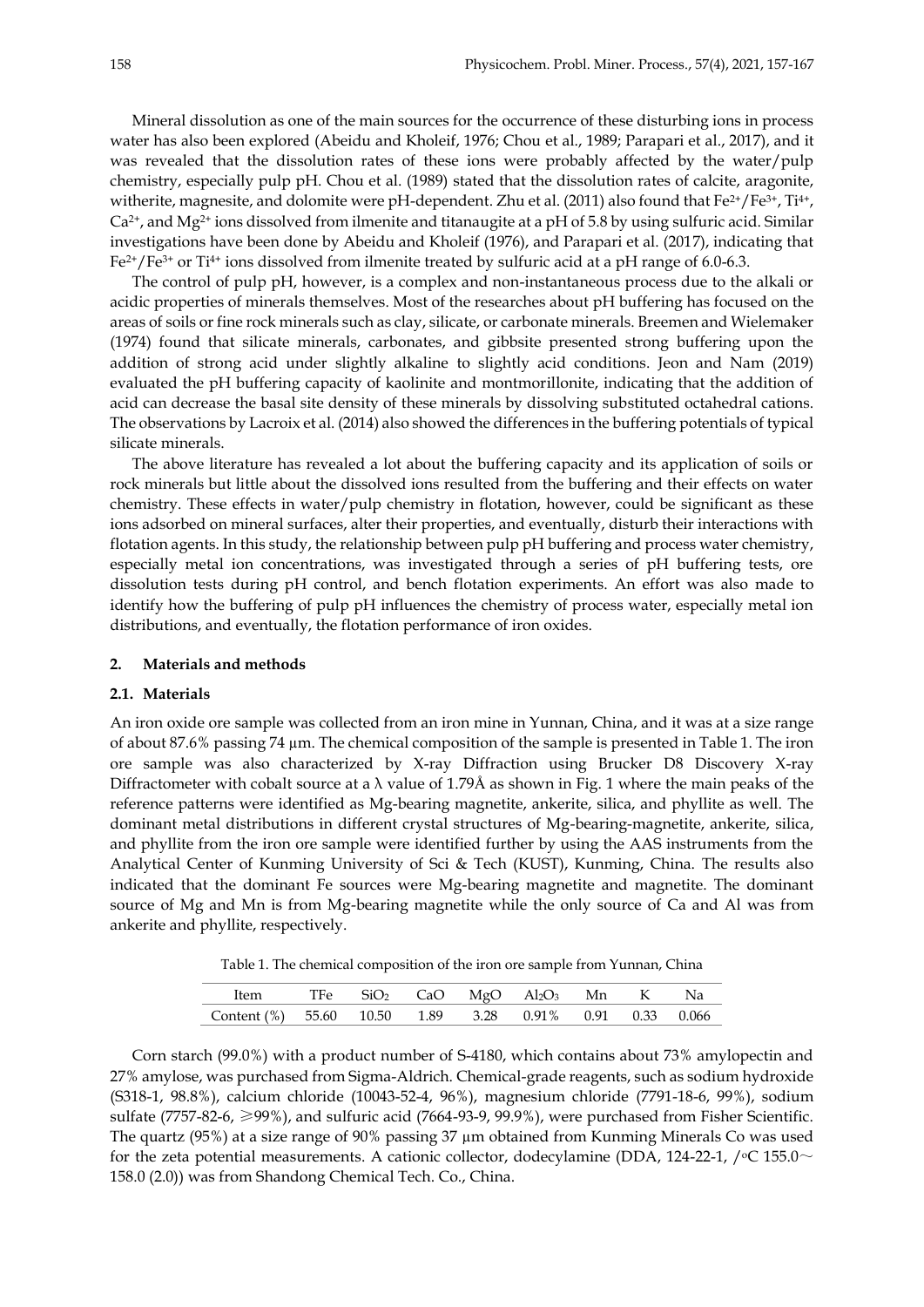

Fig. 1. The results from XRD analysis of the iron ore sample from an iron mine in Yunnan, China



Fig. 2. Cation distributions in the different minerals from the iron ore sample identified by AAS measurement

## **2.2.Process flow sheet of the industrial flotation process**

A typical reverse flotation flowsheet of the industrial iron ores from a mineral processing plant in Yunnan Mine, China is shown in Fig. 3. The ore at a solid density range of 32-35% fed into the roughing process. The pH value of the pulp at this stage is  $8.7 \pm 0.2$  adjusted by H<sub>2</sub>SO<sub>4</sub>. DDA or caustic-digested starch concentrations were kept at a constant level with an error bar of less than 5.0% based on a realtime monitor in the flotation cell. The flotation concentrate from the rougher was pumped into the cleaners where the final iron concentrate was collected by removing residual silica gangues further.

When the operating conditions were stable, the water samples were collected at four locations through the entire flotation system: local freshwater ①, the rougher cell ②, the cleaner cell ③, and the overflow from the dewatering unit ④. All water chemistry data presented refer to these location numbers. A one-dm<sup>3</sup> glass bottle was used to collect each water sample periodically from the industrial flotation process. All samples after being centrifuging and filtrating for the removal of slimes were analyzed by the ICP-OES equipment from the certified laboratory of Analytical Center of KUST, Kunming, China. Each test was repeated three times and averaged the results.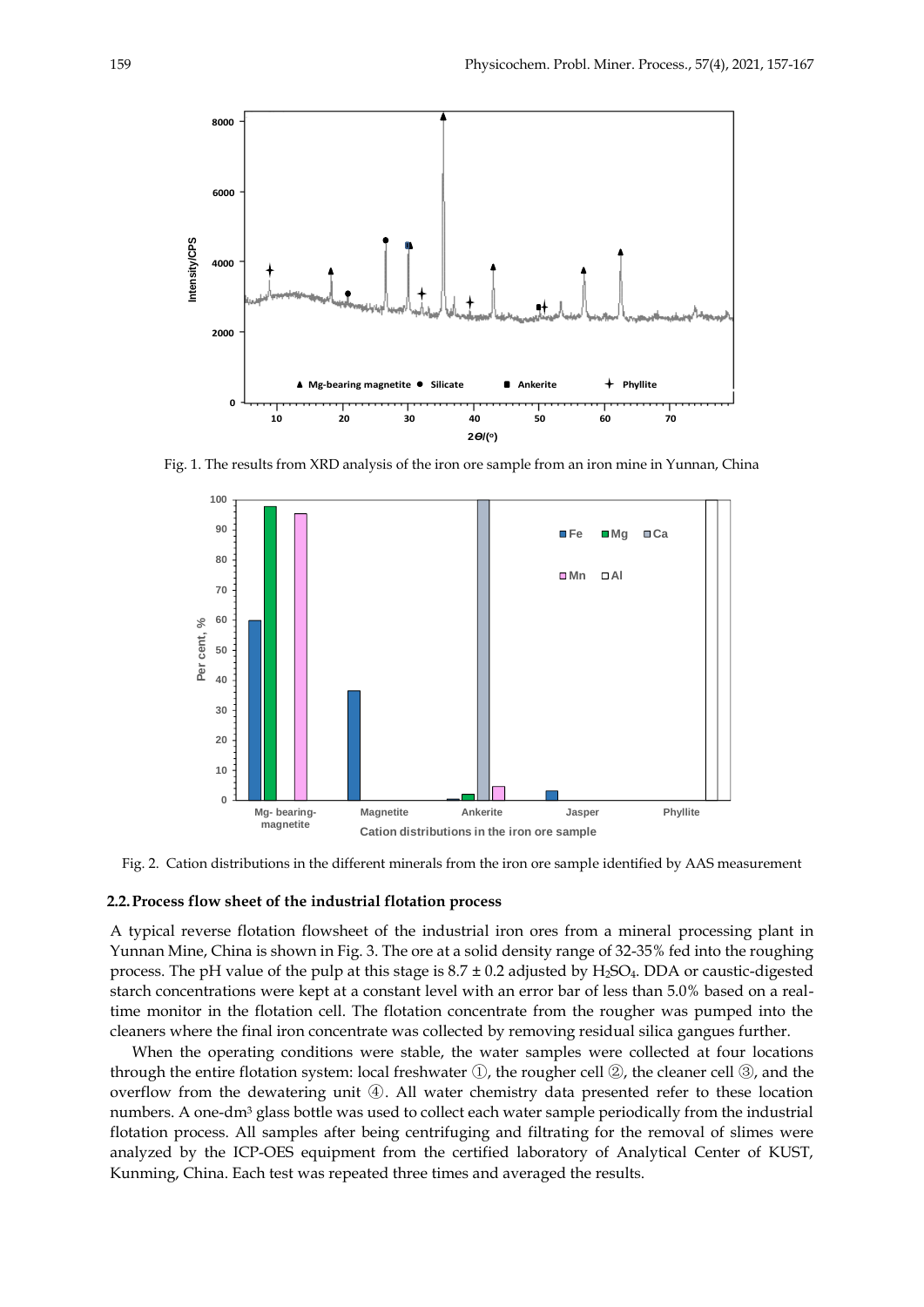

Fig. 3. The flowsheet of the reverse cationic flotation of the iron ores in Yunnan, China

#### **2.3. Methods**

## **2.3.1. pH buffering test/Bench flotation experiments**

To prepare the sample to do the pH buffering/bench flotation experiments, 500 g of the iron ore sample was mixed with distilled water at room temperature. A 1.5 dm<sup>3</sup> flotation cell at an impeller speed of 1200 rpm was introduced to do the pH buffering tests. The pH of the pulp was measured as a function of the conditioning time of H2SO<sup>4</sup> by using a pH analyzer (PHS-3C, Leici, China). Each test was repeated three times and averaged their results.

The bench flotation experiments were conducted in a  $1.5 \text{ dm}^3$  cell (XF-D) for the roughing process and a 0.5 dm<sup>3</sup> cell (XF-D) for the cleaning process at the same impeller speed as one of the pH adjustment tests. A froth depth (FH) of 15.2 cm, superficial gas velocity (*Jg*) of 0.75 cm/sec, and collecting time (*t*) of 10 min was employed for the roughing stage but a froth depth of 11.5 cm and collecting time of 4 min at the same superficial gas velocity for the cleaning stage. DDA as a collector and caustic-digested corn starch as flocculants were employed at the same concentration as the ones of the industrial flotation plant as shown in Fig. 3. The pH range in the pulp was  $8.7\pm0.2$  adjusted by  $H_2SO_4$ . The final concentrate was filtrated, dried, weighted, and assayed the grade of Fe and SiO<sub>2</sub>, respectively.

## **2.3.2. Ore dissolution test**

To prepare the iron ore sample for the dissolution/flotation experiments, the bulk of the iron ore was thoroughly mixed, and then splitted into standard test samples at a weight of 500±0.02 g. An iron ore sample was mixed with distilled water in a 1.5  $dm^3$  flotation cell (XF-D) at room temperature. The mixture was pre-agitated for 10 min at an impeller speed of 1200 rpm before the pH adjustment. Then, H2SO<sup>4</sup> at the same concentration as one of the industrial flotation processes at a pH value of 8.7±0.2 was added into the pulp as a function of conditioning time. The dissolution tests were conducted as a function of the conditioning time of H2SO4. The pulp from each test was filtrated three times by using different types of filter papers to remove the slimes. The final water samples collected after centrifuging from the cell after filtrating and centrifuging were identified for the main cations, for example,  $Fe<sup>n+</sup>$ ,  $Ca^{2+}$ ,  $Mg^{2+}$ ,  $Al^{3+}$ , or  $Mn^{2+}$ , by using the ICP-OES instrument from the certified laboratory of Analytical Center of KUST, Kunming, China.

## **2.3.3. Zeta potential measurements**

The zeta potentials of quartz were measured with a ZetaPALS zeta potential and particle size analyzer manufactured by Brookhaven Instruments Corporation, USA. The technique is based on electrophoretic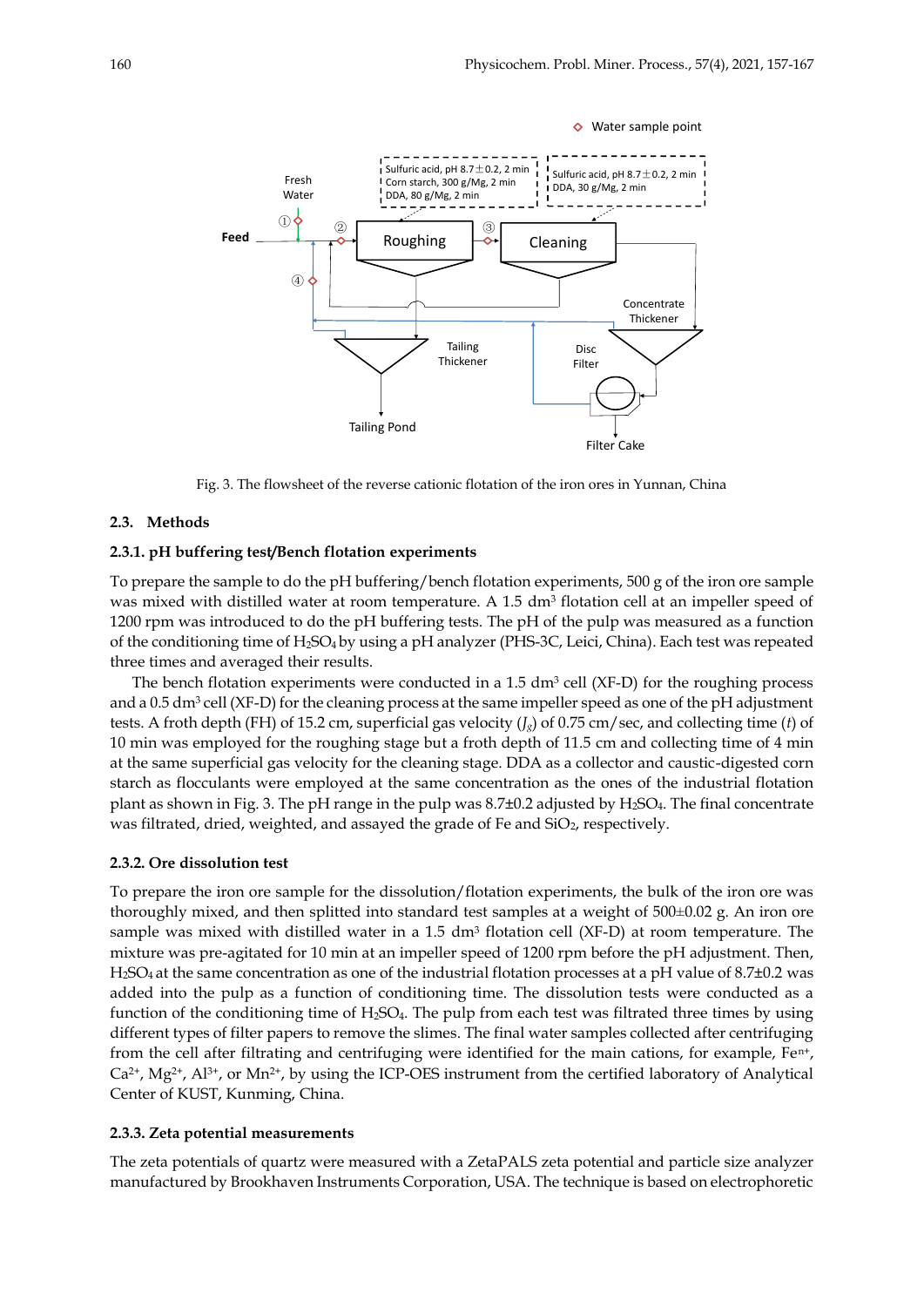light scattering (ELS), also known as Laser Doppler Velocimetry (LDV). To prepare samples for the zeta potential measurements, a 100 cm $^3$  at 0.5% solids ratio (5 g/dm $^3$ ) quartz suspension mixed with 100 cm $^3$ of CaCl2/MgCl<sup>2</sup> solution. The mixed suspension was stirred at room temperature for 10 min. Then, sodium sulfate at a concentration of 1 mmol/ $dm<sup>3</sup>$  added into the solution at room temperature if needed. Five cm<sup>3</sup> of the mixed suspension was withdrawn and diluted to 100 cm<sup>3</sup> with a 10<sup>-3</sup> mol/dm<sup>3</sup> NaCl solution. The pH of the diluted suspension was adjusted by using  $H_2SO_4$  or NaOH, and a small aliquot of the suspension was transferred to the sample cell of the ZetaPALS for zeta potential measurements., And, the error for the measurements was about ±1.5 mV.

## **3. Results and discussion**

## **3.1. Ca2+/Mg2+ ion distributions in process water and its relationship with the flotation recovery**

Figure 4 presents the statistical records on the distributions of the dominant cations ( $Ca^{2+}/Mg^{2+}$ ) in the roughing process and their relationship with the flotation recovery of iron in concentrates at an iron grade of 60.0±0.3% in an industrial iron ore flotation plant at a certain period when the operations were stable. The control of the iron grade at this level in concentrates could make the iron recovery comparable under different cation distributions in the process water. The data show that  $Ca<sup>2+</sup>$  ions at higher concentrations tend to obtain a concentrate at a lower recovery of iron while  $Mg^{2+}$  ions at higher concentrations seem to have a more positive effect on the flotation recovery. It is following the previous investigations reported by Ren et al. (2018), which showed a drop by about 50% in the recovery of quartz in the presence of  $Ca^{2+}$  ions at a concentration of 80 mg/dm<sup>3</sup> using ester amine as collectors. Feng et al (2018) found that the presence of  $Mg^{2+}$  ions induced an increase in the recovery of quartz at a pH range of 9-10. It is also worthy to be noted that the content of these cations in the process water was not stable, ranging from 170 mg/dm<sup>3</sup> to 480 mg/dm<sup>3</sup>. This could attribute to the Ca/Mg dissolutions and their accumulations in the process water with recycling.



Fig. 4. The statistical records of  $Ca^{2+}/Mg^{2+}$  ion distributions in the process water from the roughing process vs the grade/recovery of Fe in concentrate in the industrial flotation system of the iron ore at a period from June 1st to Nov 23rd, 2018

## **3.2. Pulp pH and its relationship with Ca2+/Mg2+ ion concentrations in process water**

The relationship between  $Ca^{2+}/Mg^{2+}$  ion distributions in the process water and the pulp pH measured from the roughing stage was presented in Fig. 5. The pH of the process water from the rougher was measured before analysing the cation concentrations. It indicated that the occurrences of both  $Ca^{2+}$  and  $Mg^{2+}$  ions were sensible to the pulp pH and the pH at lower values tend to produce high content of cations. The concentrations of  $Mg^{2+}$  ions seem to be much higher than the ones of  $Ca^{2+}$  ions at the same pH. According to the previous literature, Ca/Mg dissolution and surface complexation from ilmenite,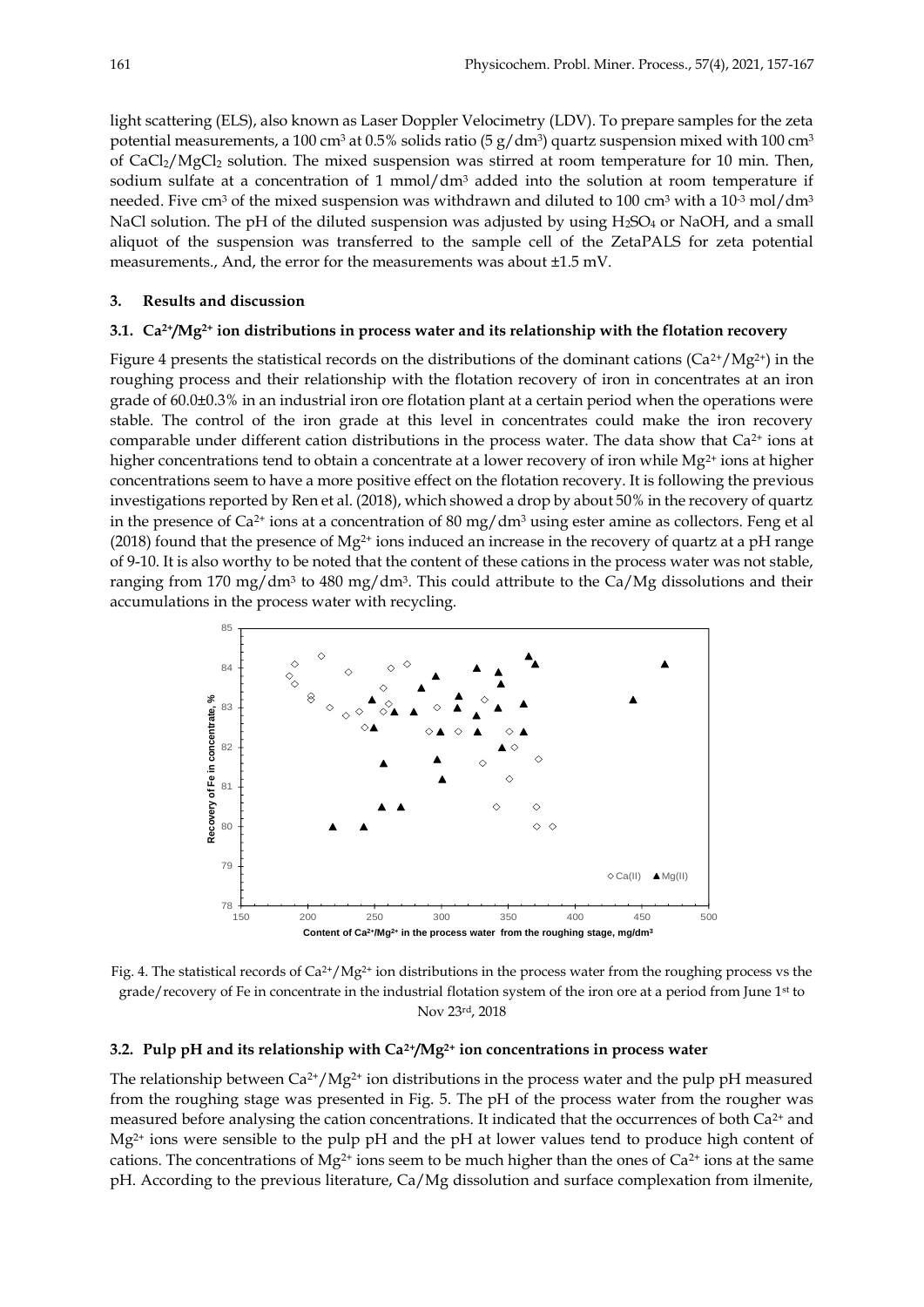titanaugite or dolomite is pH-dependent. In terms of the data from XRD/AAS analyses as shown in Figs. 1 and 2, the substitution and distribution characteristics of Mg/Ca show that Mg-bearingmagnetite and ankerite could be their main sources.



Fig. 5. The statistical records of  $Ca^{2+}/Mg^{2+}$  ion distributions in the process water from the roughing process vs the measured pulp pH in the industrial flotation system of the iron ore at a period from June 1st to Nov 23rd, 2018

## **3.3. Buffering of pulp pH and its relationship with cation dissolutions**

Figure 6 provides the buffering of pH and its relationship with the cation dissolutions, for example, Ca2+, Mg2+, Fen+, Al3+, or Mn2+, in the process water from dissolution tests which were conducted under the same conditions as the roughing process of the industrial mineral processing plant. It is clear that the presence of metal ions, especially  $Ca^{2+}$  or  $Mg^{2+}$  ions, is sensitive to the pH buffering as a significant change in their contents occurs at this time. An approximately threefold increase in the content of  $Ca^{2+}/Mg^{2+}$  was observed in the first minute of the pH buffering with the addition of H<sub>2</sub>SO<sub>4</sub> in comparison with the one without any addition. Then, its content continuously increased until it reached a plateau in another minute. While a little change in the content of  $Fe^{3+}$ ,  $Al^{3+}$ , or  $Mn^{2+}$  ions took place in the pulp. According to Chen and Tao (2004), Zhu et al. (2011), and Wang et al (2018), Fe<sup>2+</sup>/Fe<sup>3+</sup>, Ca<sup>2+</sup>,



Fig. 6. The value of pulp pH as a function of conditioning time by using H<sub>2</sub>SO<sub>4</sub> at a dosage of 1500 g/Mg which is the same concentration as the one in the roughing process of the industrial mineral processing plant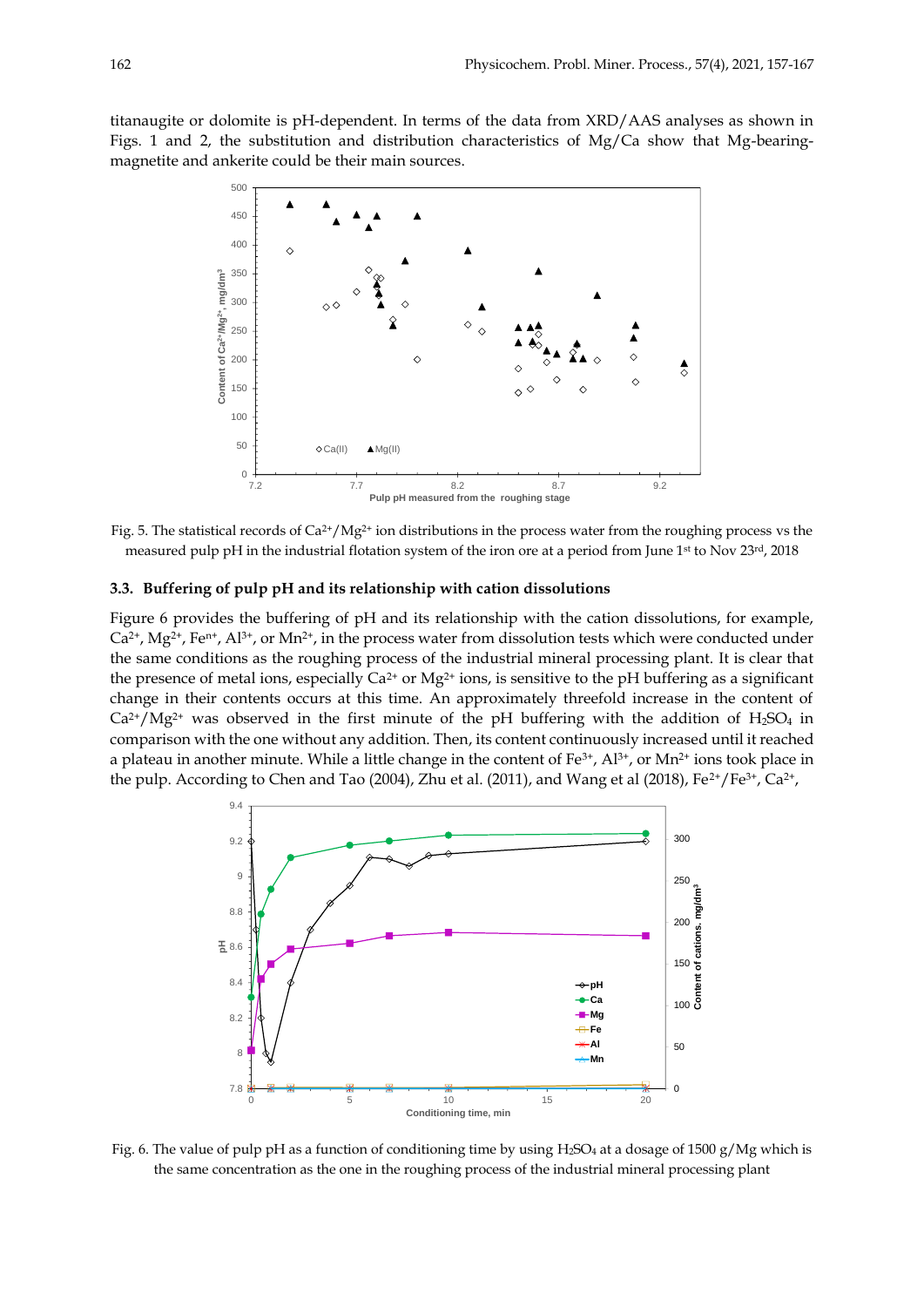$Mg^{2+}$  dissolutions from carbonates, ilmenite, or spodumene were affected by pH and stirring time. As evidenced by Riina et al. (2011), it is a slow dissolution rate of iron ions from magnetite resulted from oxalic acid, sulfuric acid, or nitric acid at a certain concentration and temperature. However, it is hard to identify iron ion concentration dissolved from the minerals due to the precipitation of iron ions at pH 8.5-9.5, which could be removed with solid particles by centrifuging and filtrating during water sample collection. The low dissolution rate of Mn and Al could be attributed to their low contents and substitution characteristics in the iron ore sample in terms of the XRD/AAS analyses.

The dissolution rates of Ca<sup>2+</sup>/Mg<sup>2+</sup> at the first minute of the pH buffering were estimated in Fig. 7. The results showed that at a period of fewer than 60 sec, the dissolution rate of Mg<sup>2+</sup> ions (2.36 mg/dm<sup>3</sup> per sec) was faster than the one of  $Ca^{2+}$  ions  $(1.83 \text{ mg/dm}^3 \text{ per sec})$ . Mg<sup>2+</sup> ion concentrations were almost twice as many as Ca<sup>2+</sup> ion ones at the natural pH of the pulp without any addition of acid. It indicated that the dissolution of  $Mg^{2+}$  ions was more likely to take place than one of  $Ca^{2+}$  ions due to the chemical and substitutional characteristics of these cations as shown in Figs. 1 and 2. This was also consistent with the data from Figs. 4 and 5 in which the averaged content of  $Mg^{2+}$  ions was relatively higher than the one of Ca<sup>2+</sup> ions. Michalowski and Asuero (2012) and Pokrovsky (1998) focused on the  $Ca^{2+}/Mg^{2+}$  dissolutions from dolomite or calcite, indicating that a few factors could affect the dissolutions, such as pH, temperature, CO<sub>2</sub> concentration, Ca/Mg ratio, etc. Ruiz-Agudo et al. (2010a and 2011b) also found that  $Mg^{2+}$  ions with high charge density tend to have a strong solvation capacity from dolomite than Ca2+ ions. And, the formation of mono-/bi-dentate or even polynuclear surface complexes of  $Mg^{2+}$  ions on magnetite/maghematite face sites was observed if  $Mg^{2+}$  ions at excessive concentrations were present.



Fig. 7. Ca/Mg dissolution rates from the iron ore during pulp pH buffering by using H<sub>2</sub>SO<sub>4</sub> as an acidic pH modifier

## **3.4. The roles of Ca2+/Mg2+ ion concentrations in the water on the flotation properties**

Figure 8 provides the influences of  $Ca^{2+}/Mg^{2+}$  ions at different concentrations in water on the flotation performance of iron oxides. It shows that there is a more negative effect on both iron grade and recovery with the occurrence of  $Ca^{2+}$  ions at higher concentrations. The presence of  $Mg^{2+}$  ions, however, seems to enhance the flotation recovery of iron oxides, as Mg<sup>2+</sup> ions at higher concentrations tend to obtain better recoveries of iron oxides. This is in agreement with the data from Fig. 4, indicating that a large amount of Ca2+ ions could contribute to the deterioration of flotation behaviours of iron oxides while a certain amount of  $Mg^{2+}$  ions could have a positive effect on the flotation performance. This can be explained by the findings by Feng et al (2018), which showed that the presence of Mg<sup>2+</sup> ions induced an increase in the recovery of quartz at a pH range of 9-10. Ren et al. (2018) also indicated a drop by about 50% on the recovery of quartz in the presence of Ca<sup>2+</sup> ions at a concentration of 80 mg/dm<sup>3</sup> using ester amine as collectors. Ruan et al. (2018) and Feng et al (2018), however, suggested that the presence of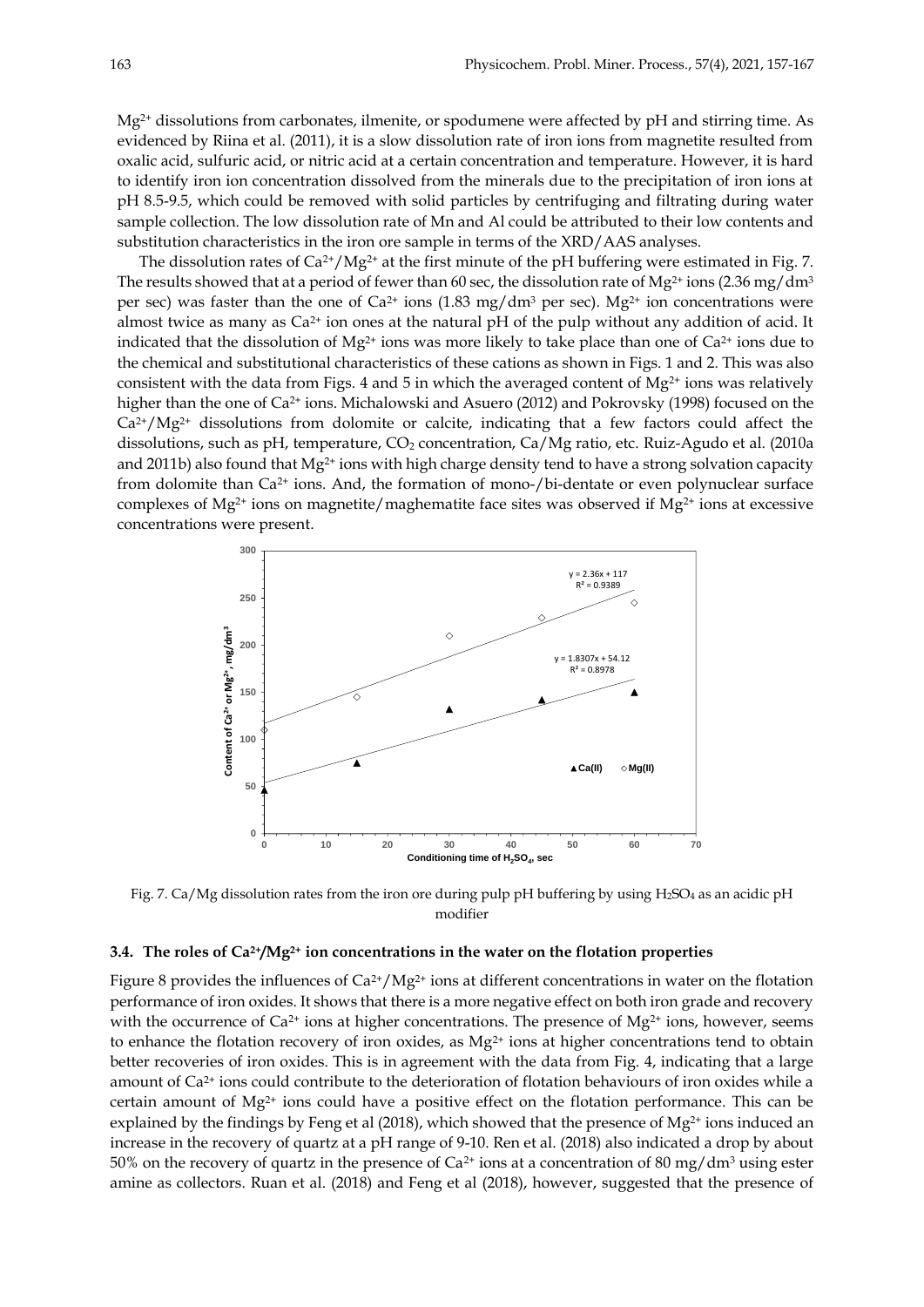both Ca2+ and Mg2+ ions induced an increase in the recovery of quartz by using an amine-type collector. Taggart and Arbiter (1946) found that  $Ca^{2+}$  or  $Mg^{2+}$  ions at high concentrations induce a drop in the recovery of pyrochlore due to the reversal of its surface charge resulted from the adsorption of these cations on mineral surfaces.



Fig. 8. The results from bench flotation experiments with the presence of Ca/MgCl<sub>2</sub> at different concentrations in water

## **3.5. Influences of SO<sup>4</sup> 2- ions on the role of Ca2+/Mg2+ ion in the water**

Figure 9 reveals the influences of SO<sub>4</sub><sup>2</sup> ions on the role of Ca<sup>2+</sup>/Mg<sup>2+</sup> ions in the flotation. The data indicate that  $SO_4^2$  ions have a positive effect on the flotation recovery of iron oxides with the occurrence of Ca2+ ions as it increases both the grade and recovery of iron in concentrates with increasing the sulfate concentrations. While it does not show any benefit for the one if  $Mg^{2+}$  ions were present. The more sulfate ions only induce the worse flotation results with the presence of  $Mg^{2+}$  ions. These results were well in agreement with the zeta potentials from Fig. 10. It indicates that the zeta potentials of quartz treated by calcium or magnesium chloride with or without the presence of sulfate at a certain concentration. The results show a shift towards less negative on the zeta potentials of the quartz, regardless of cation type. This shift becomes less serious if sulfate ions were present. And the zeta



Fig. 9. Flotation performance of the iron ore pretreated with CaCl<sub>2</sub> or MgCl<sub>2</sub> at a concentration of 200 mg/dm<sup>3</sup>  $Mg^{2+}/Ca^{2+}$  ions as a function of sulfate concentrations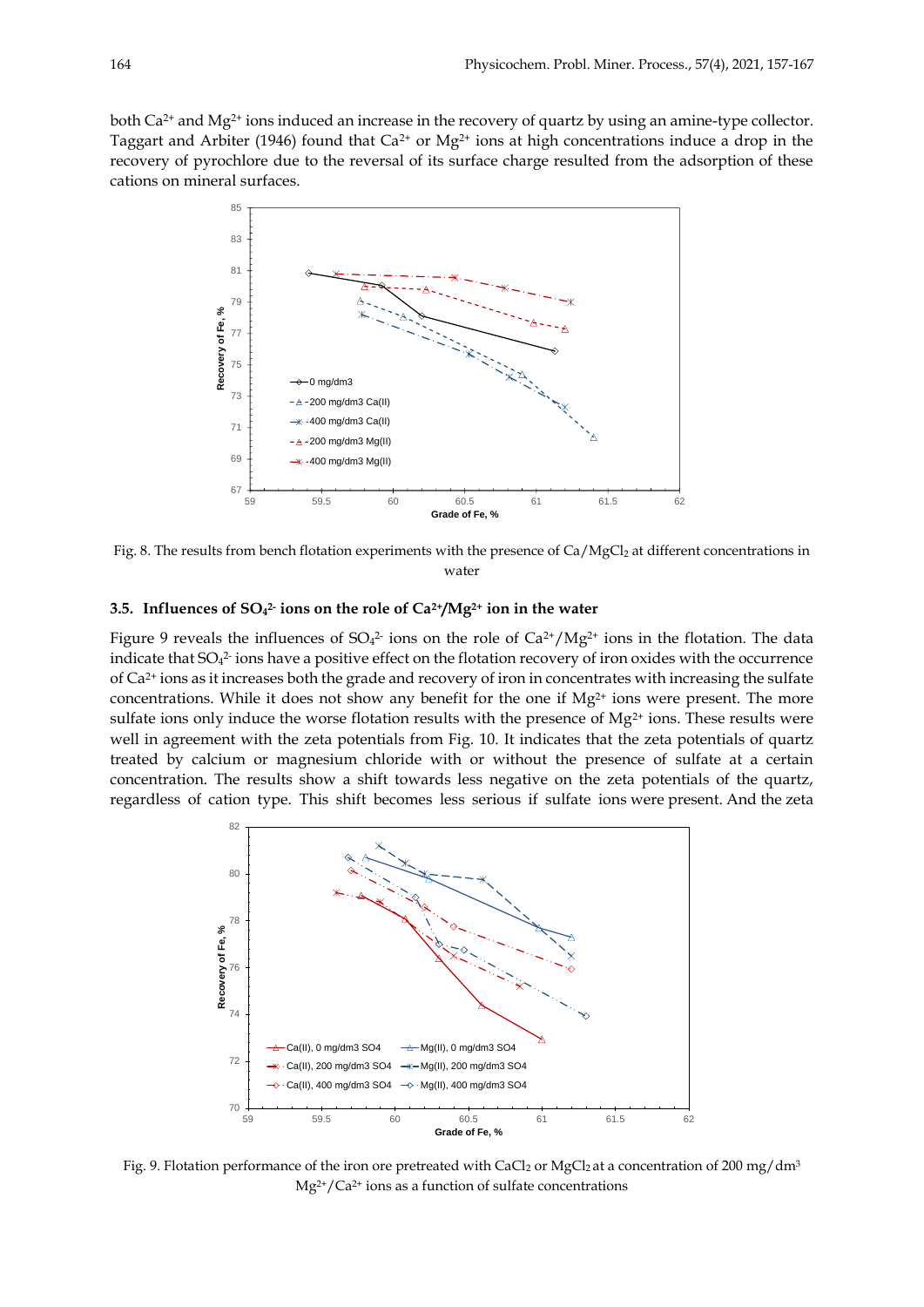potentials of quartz treated by  $Ca^{2+}$  ions are more negative than the ones of Mg<sup>2+</sup> ions with the occurrence of SO4<sup>2</sup> ions. The specific adsorption of SO4<sup>2</sup> ions on the quartz pre-treated by Ca<sup>2+</sup> or Mg<sup>2+</sup> ions could contribute to the decrease in the zeta potentials. This is consistent with the results from Fig. 9, indicating that the competitive effect of  $Ca^{2+}$  ions on the mineral surfaces was disturbed by the addition of SO<sub>4</sub><sup>2</sup> ions. The formation of CaSO<sub>4</sub> probably contributes to the improvement in the flotation recovery of iron oxides because of the limitation of Ca<sup>2+</sup> ion activation on the mineral surfaces. It also contributes to the negative shift of zeta potentials on the quartz surface pre-coated by Ca<sup>2+</sup> ions in terms of Log C-pH curve of  $Ca^{2+}$ , Mg<sup>2+</sup>, or  $SO_4^{2-}$  ions (Fig. 11). The binding of sulfate ions with calcium ions probably limits the activity of these anions and eventually adversely affects the flotation selectivity. Similar observations have been made by Davila-Pulido and Uribe-Salas (2014), indicating that surface precipitation of CaSO<sup>4</sup> decreased the hydrophobicity of sphalerite. Modi and Fuerstenau (1957) and Breeuwsma and Lyjklema (1973) proposed that there was specific adsorption of sulfate ions on positively charged corundum or hematite.



Fig. 10. Zeta potentials of quartz treated with CaCl<sub>2</sub> or MgCl<sub>2</sub> at a concentration of 200 mg/dm<sup>3</sup> Ca<sup>2+</sup>/Mg<sup>2+</sup> ions in the absence or presence of Na<sub>2</sub>SO<sub>4</sub> at a concentration of 200 mg/dm<sup>3</sup>



Fig. 11. Log C-pH curve of Ca<sup>2+</sup>, Mg<sup>2+</sup>, or SO<sub>4</sub><sup>2</sup> ions at a concentration of 1.5×10<sup>-3</sup> mol/dm<sup>3</sup> in the distilled water (Modified from Ruan et al., 2018; Ren et al., 2018)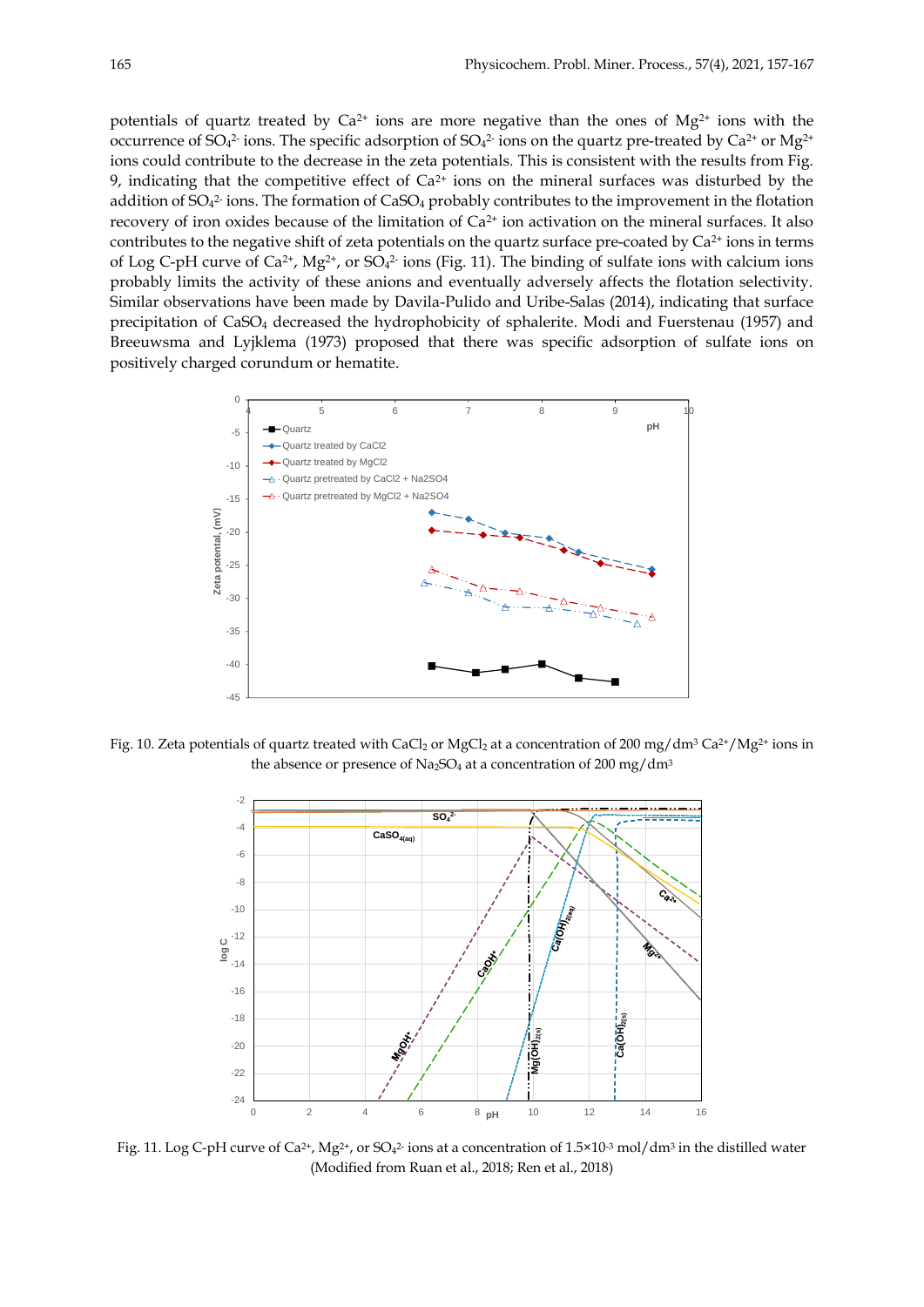#### **4. Conclusions**

A near five-minute buffering of pulp pH at a range from near 7.9 to 8.9 before it became stable was observed during pH adjustment in the iron ore flotation. At this period, the dissolution of  $Ca^{2+}/Mg^{2+}$ ions from the iron ore was dominant but the one of  $Al^{3+}$  or  $Mn^{2+}$  was a little. The content of  $Ca^{2+}/Mg^{2+}$ ions dramatically increases in the first two minutes and then gradually reaches a plateau in the second two minutes. Mg<sup>2+</sup> ion concentration was approximately twice as many as  $Ca<sup>2+</sup>$  ion one through the pulp pH buffering period. And, the pulp pH at a lower value seems to trigger more dissolved  $Ca^{2+}$  and Mg<sup>2+</sup> ions. It is worthy to be noted that iron concentrations are hard to identify at weak alkali due to the formation of iron hydroxide precipitates. This is evidenced by the records of process water chemical analyses from the local industrial concentrator, which indicate that the cation distributions are largely relevant to the pulp pH measured. The flotation experiments also showed that these divalent cations showed different influences on the reverse flotation selectivity of the iron ore. While Ca<sup>2+</sup> ions showed a negative effect on the flotation performance,  $Mg^{2+}$  ions a positive one. Additionally, the anions in the process water, especially  $SO<sub>4</sub><sup>2</sup>$  ions, had a substantial influence on the role of these cations in the flotation. As sulfate ion concentrations increased, the recovery of iron oxides increased with the presence of Ca<sup>2+</sup> ions but it decreased if Mg<sup>2+</sup> ions were added. This could be contributed to the formation of  $CaSO<sub>4</sub>$ , limiting the depression capacity of  $Ca<sup>2+</sup>$  ions on mineral surfaces.

## **References**

- ABEIDU, A.M., KHOLEIF, T., 1976. *Modification of the anionic flotation behavior ilmenite, magnetite, enstatite and anorthite*. J. Chem. Technol. Biotechnol. 26, 719-728.
- BREEMEN, N.V., WIELEMAKER, W.G., 1974. *Buffer Intensities and Equilibrium pH of Minerals and Soils: I. The Contribution of Minerals and Aqueous Carbonate to pH Buffering 1*. Soil Sci. Soc. Am. J. 38, 55-60.
- BREEUWSMA, A., LYKLEMA, 1973. *Physical and chemical adsorption of ions in the electrical double layer of hematite*. J. Colloid Interface Sci. 43, 437-448.
- CHEN, G., TAO, D., 2004. *Effect of solution chemistry on floatability of magnesite and dolomite*. Int. J. Miner. Process. 74, 343-357.
- CHEN, Y., TONG, X., FENG, X., XIE, X., 2018. *Effect of Al(III) ions on the separation of cassiterite and clinochlore through reverse flotation*. Miner. 8, 347-358.
- CHOU, L., GARRELS, R.M., WOLLAST, R., 1989. *Comparative study of the kinetics and mechanisms of dissolution of carbonate minerals*. Chem. Geol. 78, 269-282.
- DAVILA-PULIDO, G.I., URIBE-SALAS, 2014. *Effect of calcium, sulfate and gypsum on copper-activated and non-activated sphalerite surface properties*. Miner. Eng. 55, 147-153.
- ESPIRITU, E.R.L., DA SILVA, G.R., AZIZI, D., LARACHI, F., WATERS, K.E., 2018. *The effect of dissolved mineral species on bastnaesite, monazite and dolomite flotation using benzohydroxamate collector*. Colloids. Surf. A: Physicochem. Eng. Asp. 539, 319-334.
- FENG, Q., WEN, S., ZHAO, W., CHEN, H., 2018. *Interaction mechanism of magnesium ions with cassiterite and quartz surfaces and its response to flotation separation.* Sep. Purif. Technol. 206, 239-246.
- FLOOD, C., COSGROVE, T., HOWELL, I., REVELL, P., 2006. *Effects of electrolytes on adsorped polymer layers: Poly(ethylene oxide) – Silica system*. Langmuir 22, 6923-6930.
- FUERSTENAU, M.C., MARTIN, C.C., BHAPPU, R.B., 1963. *The Role of Hydrolysis in Sulfonate Flotation of Quartz*. Reprinted from Trans. 226, 449-454.
- FUERSTENAU, M.C., PALMER, B.R., 1976. *Anionic flotation of oxides and silicates.* In: Society of Mining Engineers of AIME. Mineral Processing Division (Eds.), Gaudin, A.M., Fuerstenau, M.C. American Institute of Mining, Metallurgical, and Petroleum Engineers, New York, USA.
- JEON, I., NAM, K., 2019. *Change in the site density and surface acidity of clay minerals by acid or alkali spills and its effect on pH buffering capacity*. Sci. Re-UK. 9878, 1-10.
- JOLSTERA, R., GUNNERIUSSON, L., HOLMGRE, A., 2012. *Surface complexation modeling of Fe3O4-H+ and magnesium (II) sorption onto maghematite and magnetite*. J. Colloid Interf. Sci. 386, 260-267.
- LACROIX, E., BROVELLI, A., HOLLIGER, C., BARRY, D.A., 2014. *Control of groundwater pH during bioremediation: Improvement and validation of a geochemical model to assess the buffering potential of ground silicate minerals*. J Contam. Hydrol. 160, 21-29.
- LIU, W., MORAN, C.J., VINK, S., 2013. *A review of the effect of water quality on flotation*. Miner. Eng. 53, 91-100.